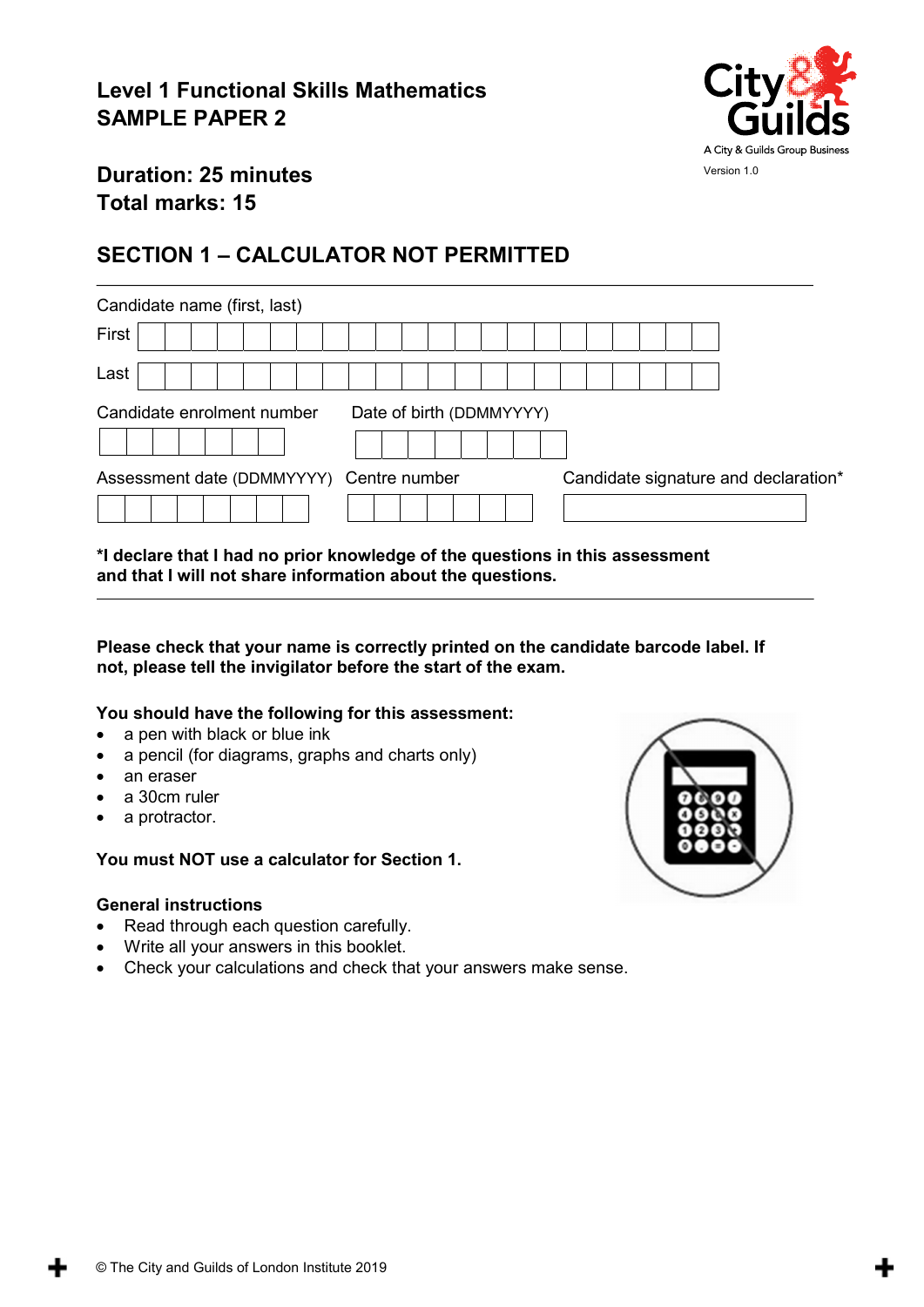# SECTION 1 – CALCULATOR NOT PERMITTED

There are 15 marks available in this section.

You should check all your work as you go along.

You must not use a calculator in this section.

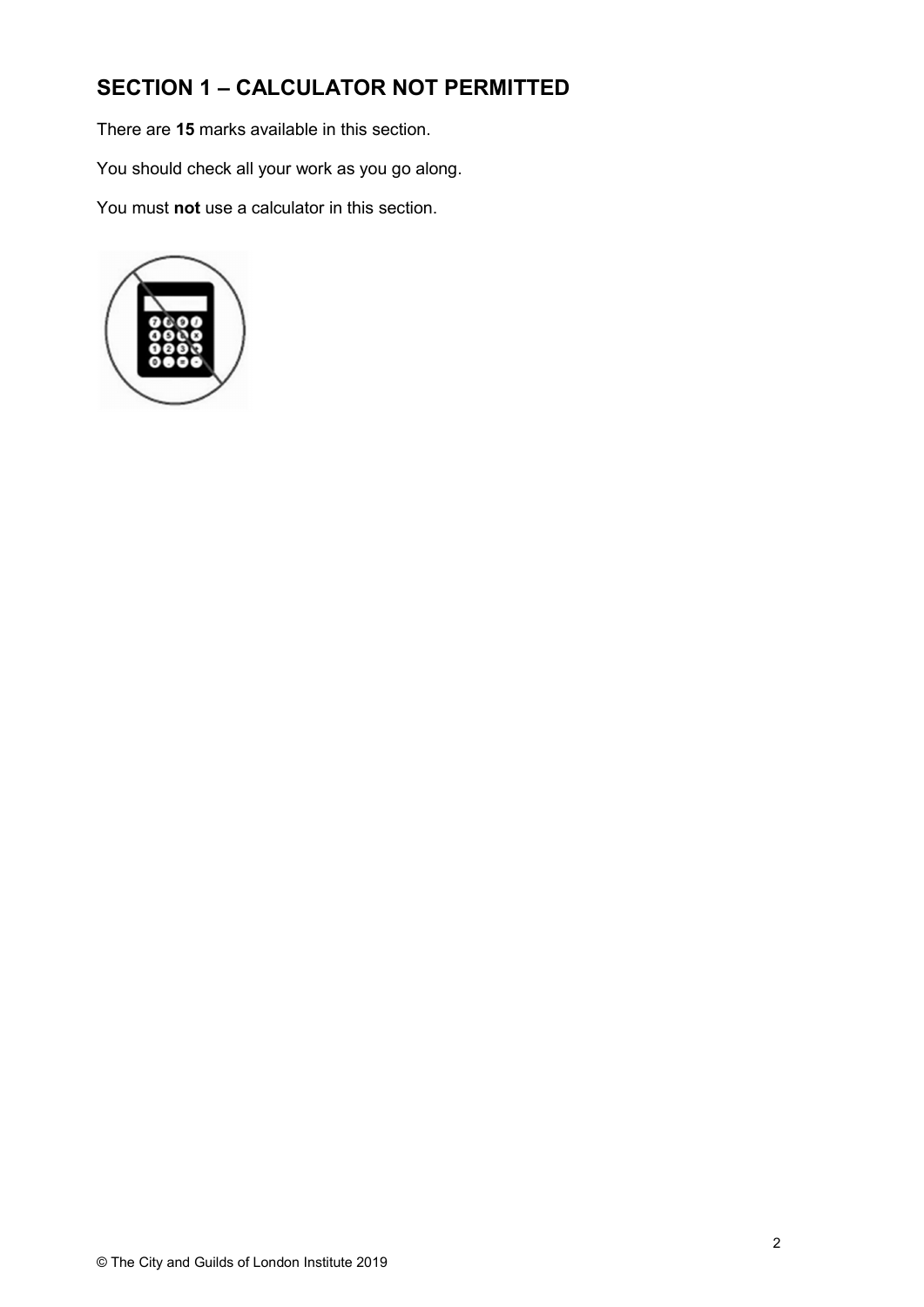$846.7 \div 100 =$ 

 $\overline{\phantom{a}}$  , where  $\overline{\phantom{a}}$ 



What is the value for the depth d?

 $cm$ 

d

4cm

(1 mark)

| . .<br>.,<br>×<br>×<br>۰.<br>×.<br>M.<br>v<br>۰.<br>v. |
|--------------------------------------------------------|
|--------------------------------------------------------|

Q4

3cm

| $\mathbf{4}$        |  |  |  |
|---------------------|--|--|--|
| $18 - 5 \times 2 =$ |  |  |  |

(1 mark)

 $\overline{\phantom{a}}$  , where  $\overline{\phantom{a}}$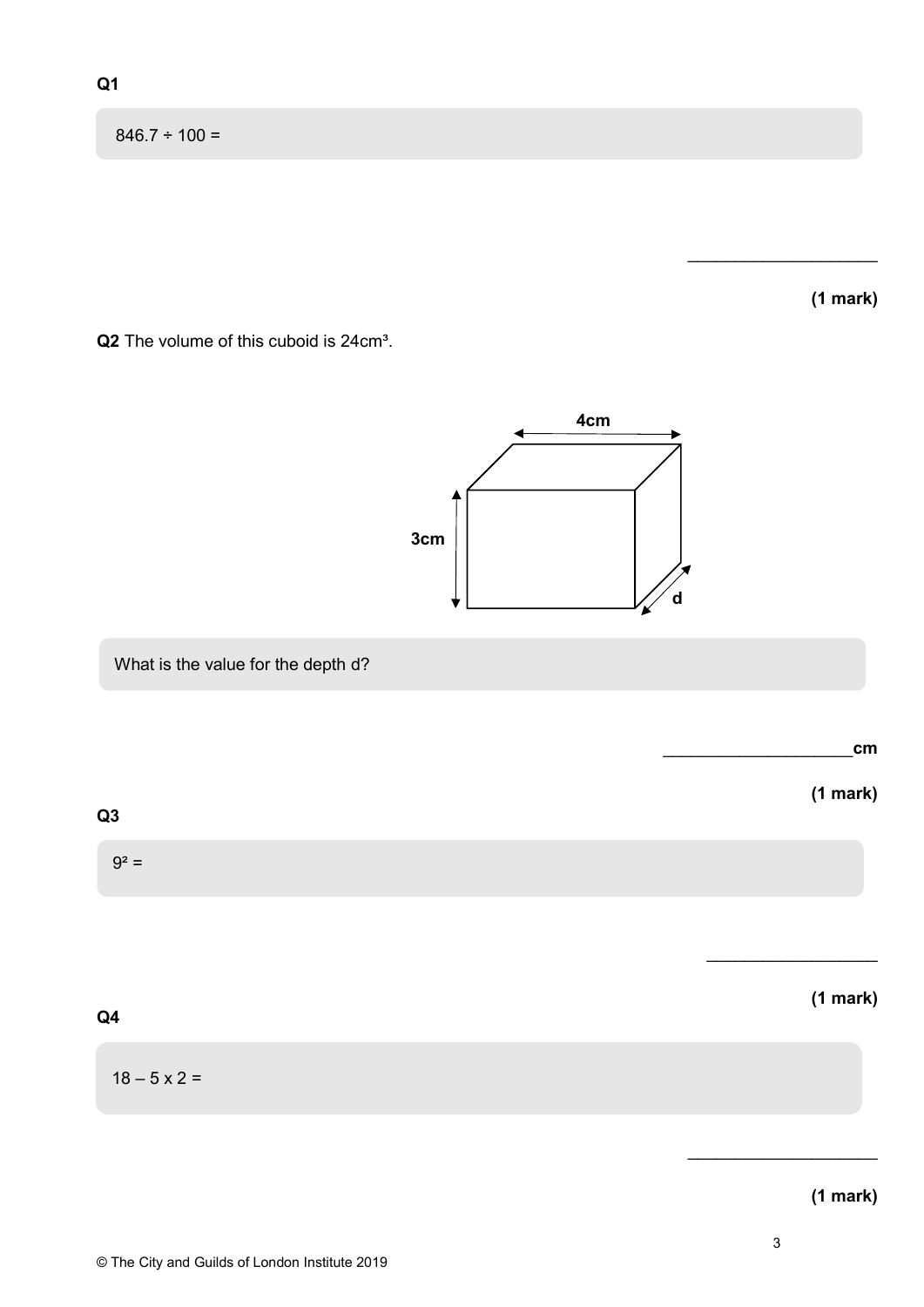

Which of the above has an angle of 180°?

(tick one box)



(1 mark)

(1 mark)

### Q6

Write two hundred and forty-six thousand eight hundred and five in figures

Q7

What is  $\frac{2}{5}$  as a decimal?

(tick one box)

A 0.4 B 0.2 C 0.25 D 0.04

(1 mark)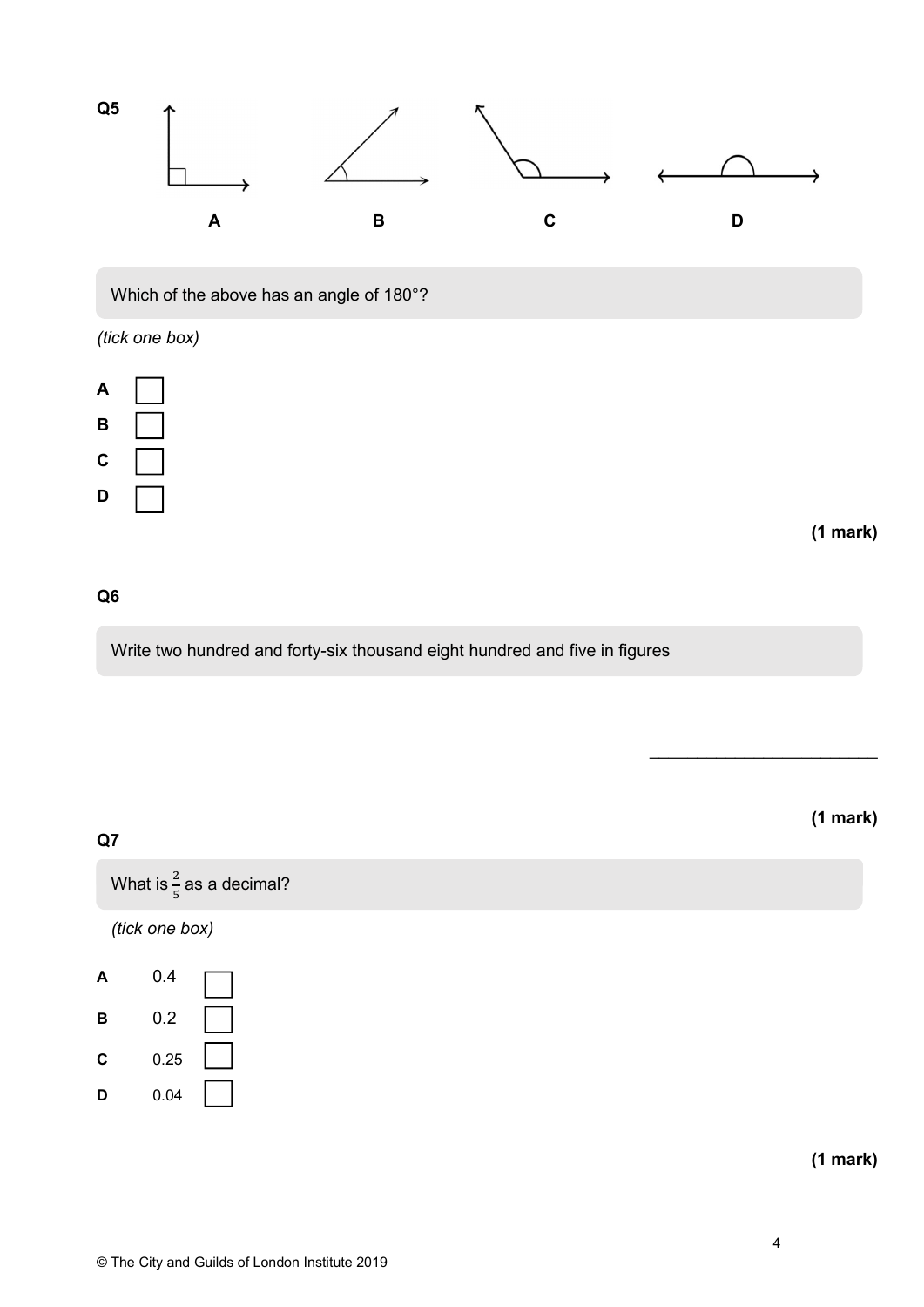| Q8                                     |                           |  |  |          |
|----------------------------------------|---------------------------|--|--|----------|
| $-6 + 4 =$                             |                           |  |  |          |
| (tick one box)                         |                           |  |  |          |
| $-10$<br>A                             |                           |  |  |          |
| $-2$<br>B                              |                           |  |  |          |
| $\overline{\mathbf{2}}$<br>$\mathbf C$ |                           |  |  |          |
| $10\,$<br>D                            |                           |  |  |          |
|                                        |                           |  |  | (1 mark) |
| Q9                                     |                           |  |  |          |
| What is the range of these weights?    |                           |  |  |          |
|                                        | 40 kg 65kg 27kg 84kg 34kg |  |  |          |
|                                        |                           |  |  | kg       |
|                                        |                           |  |  | (1 mark) |

Q10 At a rugby match 19 417 home fans and 2 648 away fans attend.

What is the total attendance, rounded to the nearest hundred?

(1 mark)

 $\overline{\phantom{a}}$  , where  $\overline{\phantom{a}}$  , where  $\overline{\phantom{a}}$  , where  $\overline{\phantom{a}}$ 

5